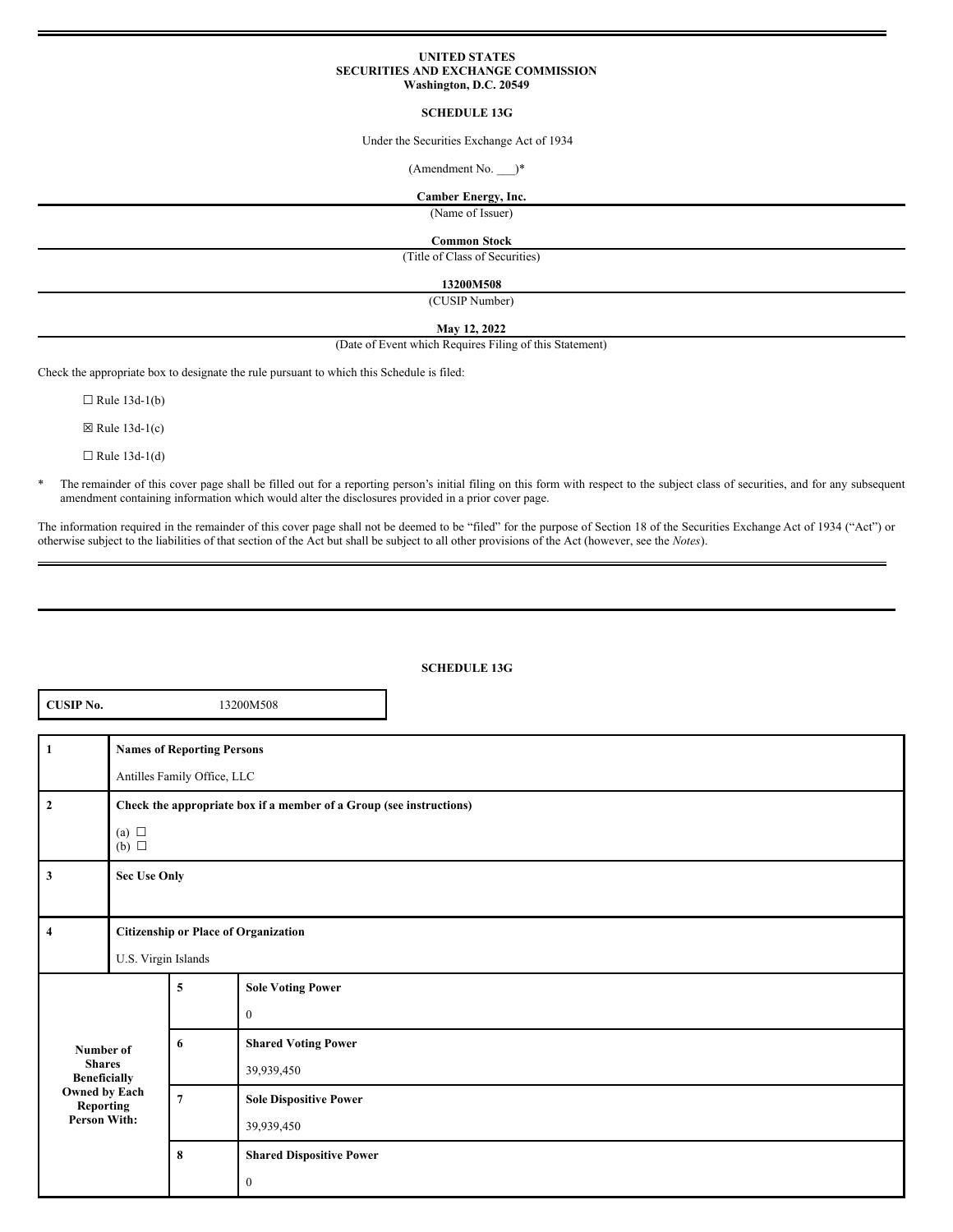| 9  | <b>Aggregate Amount Beneficially Owned by Each Reporting Person</b>                     |  |  |
|----|-----------------------------------------------------------------------------------------|--|--|
|    | 39,939,450                                                                              |  |  |
| 10 | Check box if the aggregate amount in row (9) excludes certain shares (See Instructions) |  |  |
|    | $\boxtimes$                                                                             |  |  |
| 11 | Percent of class represented by amount in row (9)                                       |  |  |
|    | 9.99%                                                                                   |  |  |
| 12 | <b>Type of Reporting Person (See Instructions)</b>                                      |  |  |
|    | $_{\rm OO}$                                                                             |  |  |

Page 2 of 5

### **Item 1.**

- **(a) Name of Issuer:** Camber Energy, Inc.
- **(b) Address of Issuer's Principal Executive Offices:** 15915 Katy Freeway, Suite 450, Houston, TX 77094

**Item 2.**

- **(a) Name of Person Filing:** Antilles Family Office, LLC
- **(b) Address of Principal Business Office or, if None, Residence:** 5330 Yacht Haven Grande, Suite 206, St Thomas, VI 00802
- **(c) Citizenship:** U.S. Virgin Islands
- **(d) Title and Class of Securities:** Common stock
- **(e) CUSIP No.:** 13200M508

# Item 3. If this statement is filed pursuant to §§ 240.13d-1(b) or 240.13d-2(b) or (c), check whether the person filing is a:

(a)  $\Box$  Broker or dealer registered under Section 15 of the Act; (b)  $\Box$  Bank as defined in Section 3(a)(6) of the Act; (c)  $\Box$  Insurance company as defined in Section 3(a)(19) of the Act; (d) ☐ Investment company registered under Section 8 of the Investment Company Act of 1940; (e)  $\Box$  An investment adviser in accordance with Rule 13d-1(b)(1)(ii)(E); (f)  $\Box$  An employee benefit plan or endowment fund in accordance with Rule 13d-1(b)(1)(ii)(F); (g)  $\Box$  A parent holding company or control person in accordance with Rule 13d-1(b)(1)(ii)(G); (h) ☐ A savings associations as defined in Section 3(b) of the Federal Deposit Insurance Act (12 U.S.C. 1813); (i)  $\Box$  A church plan that is excluded from the definition of an investment company under section 3(c)(14) of the Investment Company Act of 1940; (j)  $\Box$  A non-U.S. institution in accordance with Rule 240.13d-1(b)(1)(ii)(J); (k)  $\Box$  Group, in accordance with Rule 240.13d-1(b)(1)(ii)(K). If filing as a non-U.S. institution in accordance with Rule 240.13d-1(b)(1)(ii)(J), please specify the type of institution:

Page 3 of 5

**Item 4. Ownership**

- **(a) Amount Beneficially Owned:** 36,100,000
- **(b) Percent of Class:** 9.99%
- **(c) Number of shares as to which such person has:**
	- **(i) Sole power to vote or to direct the vote:** 0
	- **(ii) Shared power to vote or to direct the vote:**
	- **(iii) Sole power to dispose or to direct the disposition of:** 39,939,450